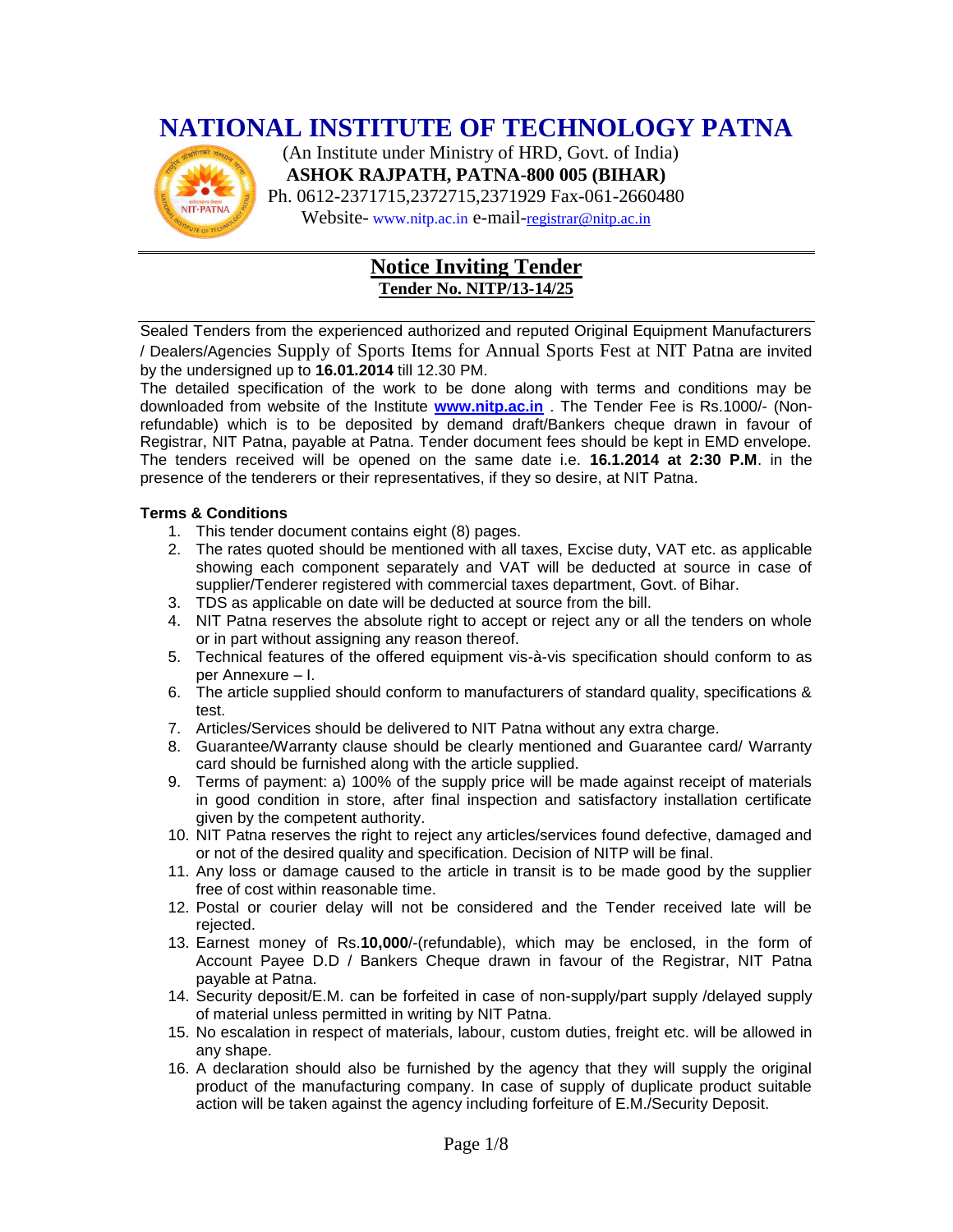- 17. The bid document/resultant contract will be interpreted under Indian Laws and subject to the jurisdiction of courts in Patna only.
- 18. The bids shall be submitted in three parts, viz. i) EMD should be in the form of Account payee Demand Draft / Bankers' Cheque in favour of Registrar, NIT Patna payable at Patna alongwith tender fee of tender paper downloaded from website of the institute, ii) Technical bid and iii) Financial bid. Technical bid should contain papers regarding registration of the firm, Income Tax Return, proof of registration of VAT/CST, copy of PAN.

**Terms & conditions:** Financial bid should contain duly filled up **Annexure- I**, indicating installation charges, duties & taxes as applicable separately. The above three bids may be sealed by the bidder in separate cover duly super-scribed EMD, Technical bid and Financial bid respectively and all three sealed covers are to be put in a bigger cover which should also be sealed and duly super-scribed. "Bid for Supply of Sports Items for Annual Sports Fest at NIT Patna vide Tender No. NITP/13-14/25. A bidder who submits more than one bid shall be disqualified.

 **Dean (SW)**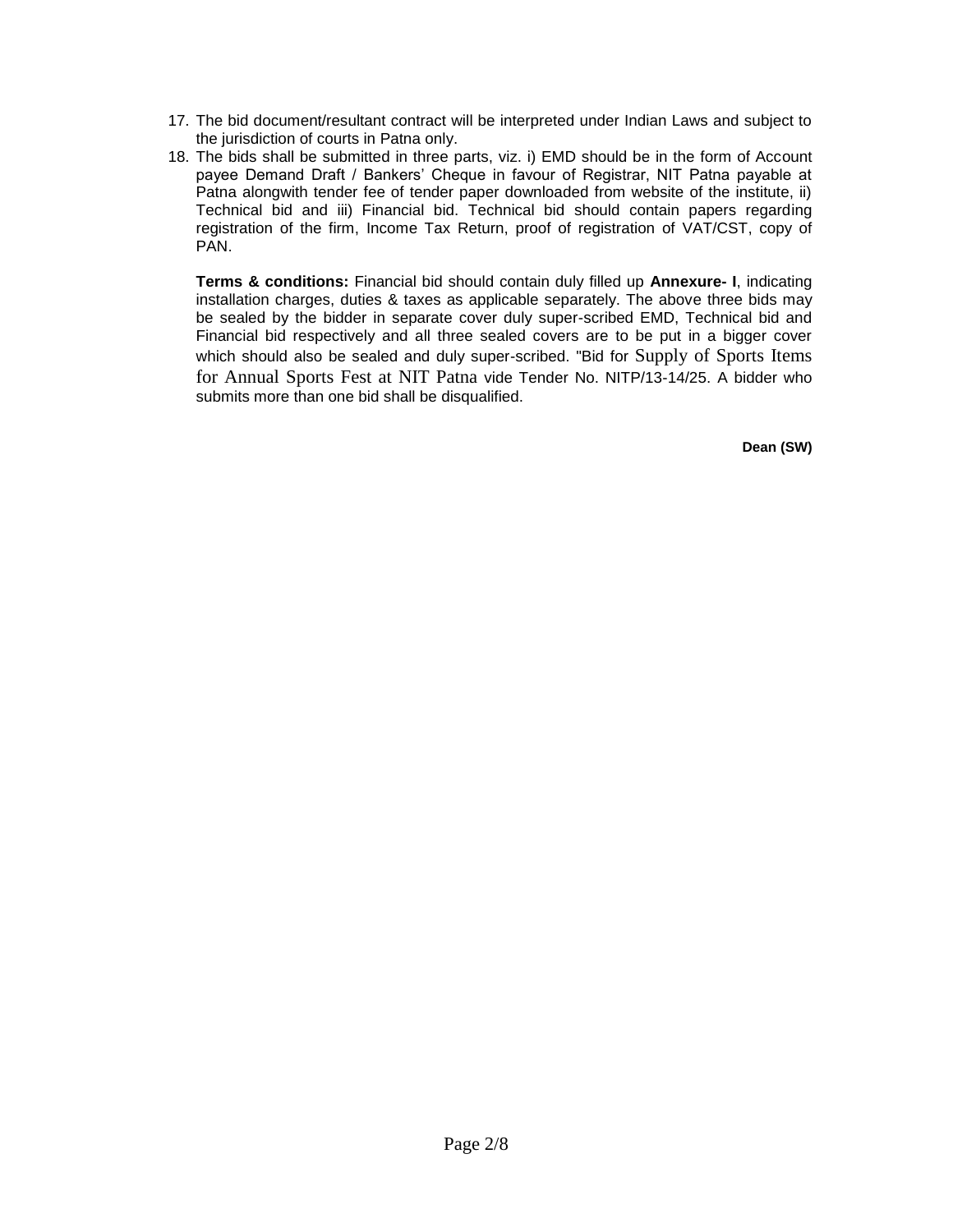# **NATIONAL INSTITUTE OF TECHNOLOGY PATNA**



 (An Institute under Ministry of HRD, Govt. of India) **ASHOK RAJPATH, PATNA-800 005 (BIHAR)** Ph. 0612-2371715,2372715,2371929 Fax-061-2660480 Website- www.nitp.ac.in e-mail-[registrar@nitp.ac.in](mailto:registrar@nitp.ac.in)

### **BID DOCUMENT BID DOCUMENT FOR SUPPLY OF SPORTS ITEMS FOR ANNUAL SPORTS FEST AT NIT PATNA Tender No. NITP/13-14/25**

#### **1. Instructions to the bidders**

- 1.1 Sealed bids are invited on behalf of the Director, National Institute of Technology Patna – 800005, Bihar, for Supply of Sports Items for Annual Sorts Fest at NIT Patna as detailed in the Annexure I.
- 1.2 The bidders should quote their offer/rates in clear terms without ambiguity.
- 1.3 The rates should be quoted both in figures and words and legibly written without any over-writings. In case of any correction, the same must be attested by the bidder with full signature; however, no over-writing is permissible.
- 1.4 In case of any discrepancy between the rates in figures and that in words, the rate in words will be accepted as correct.
- 1.5 The last date for receipt of the bid is marked in the tender document. In case the above date is declared a holiday for NIT Patna, then the bids will be received up to the given time on the next working day.
- 1.6 The bids may be sent by registered post/speed post/courier service/by hand so as to reach the Registrar, NIT Patna before/on the last date & time of receipt.
- 1.7 Bids received after the deadline of receipt indicated in para 1.5 above, shall not be taken in to consideration.
- 1.8 The bids shall be submitted in three parts, viz. i) EMD should be in the form of Account payee Demand Draft / Bankers' Cheque in favour of Registrar, NIT Patna payable at Patna alongwith tender fee of tender paper downloaded from website of the institute, ii) Technical bid and iii) Financial bid. Technical bid should contain papers regarding registration of the firm, Income Tax Return, proof of registration of VAT/CST, copy of PAN.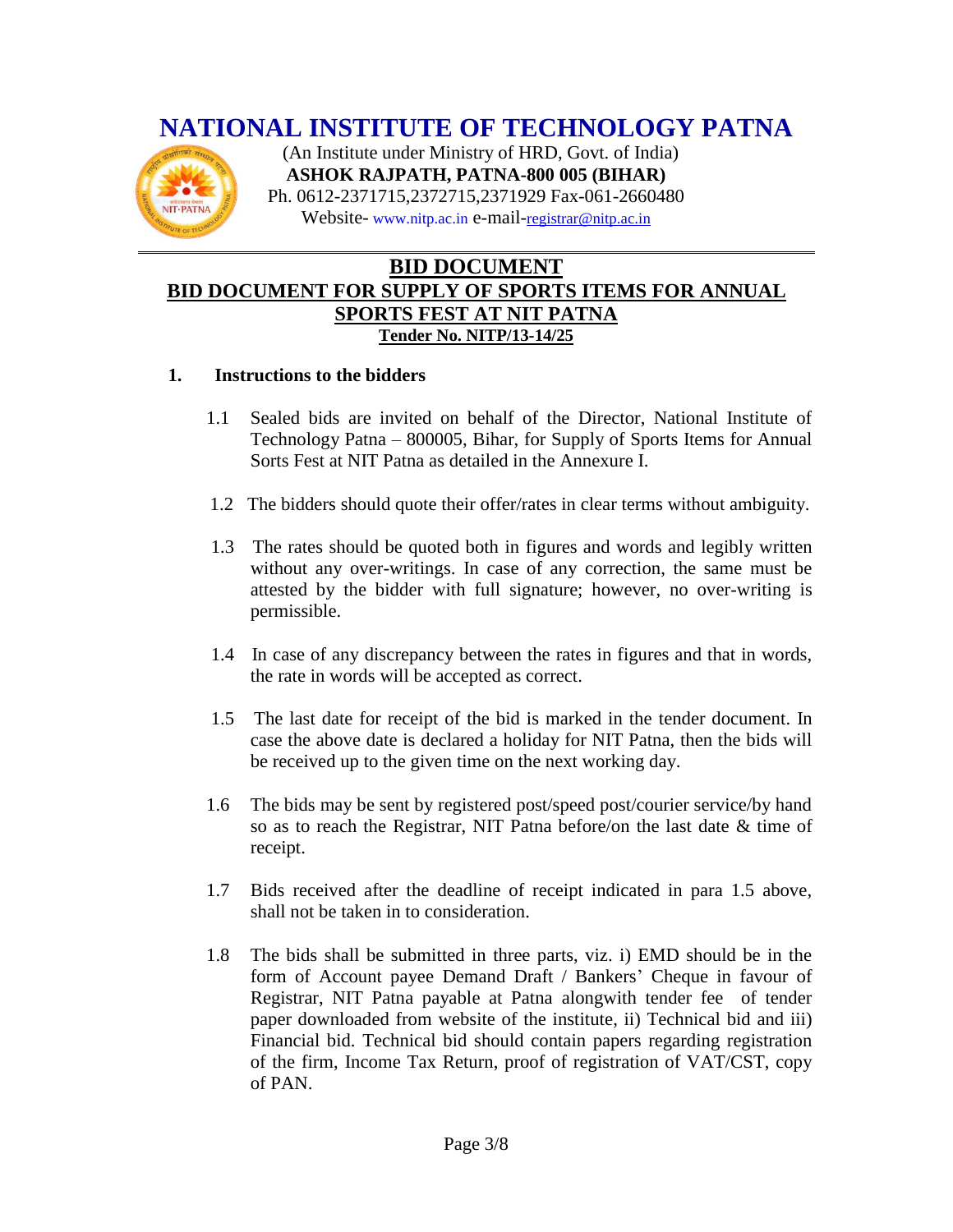**Terms & conditions**: Financial bid should contain duly filled up **Annexure- I**. The above three bids may be sealed by the bidder in separate cover duly super-scribed EMD, Technical bid and Financial bid respectively and all three sealed covers are to be put in a bigger cover which should also be sealed and duly super-scribed. 'Bid for Supply of Sports Items for Annual Sports Fest at NIT Patna" vide Tender No. NITP/13-14/25. A bidder who submits more than one bid shall be disqualified.

- 1.9 The cover containing the bid must be sealed and super-scribed as "Supply of Sports Items for Annual Sports Fest at NIT Patna" vide Tender No. NITP/13-14/25.
- 1.10 The bids shall be opened in the chamber of Chairman's, Purchase Committee on the date and time given in the tender document. The bidders may attend themselves the bid opening meeting or may send their authorized representative to attend the bid opening meeting, if they so desire. In the event of the above bid opening date being declared holiday for the NIT Patna, the bids will be opened at the specified time and place on the next working day.
- 1.11 The bidder has to sign in full at all pages of the bidding document.
- 1.12 Technical features of the offered equipment vis-à-vis specification must be as per Annexure – I.

### **2. Conditions of the bid**

- 2.1 The rates quoted should preferably be net, with all taxes and duties, packing, forwarding, freight, Insurance and all other incidental charges indicating separately.
- 2.2 Supply must be completed within 15 days from the date of award of the work to the successful bidder.
- 2.3 The goods offered should strictly conform to the specification and technical details as per annexure – I.
- 2.5 The bid is to be accompanied with "Bid Security" (Earnest Money) amounting Rs.10,000/- as stated in the Tender Document, which may be enclosed, in the form of Account Payee Demand Draft / Bankers' Cheque. The bid security shall be in favour of the Registrar NIT Patna. The bid security may be forfeited, if the successful bidder does not finish the awarded work within 15 days from the award of work.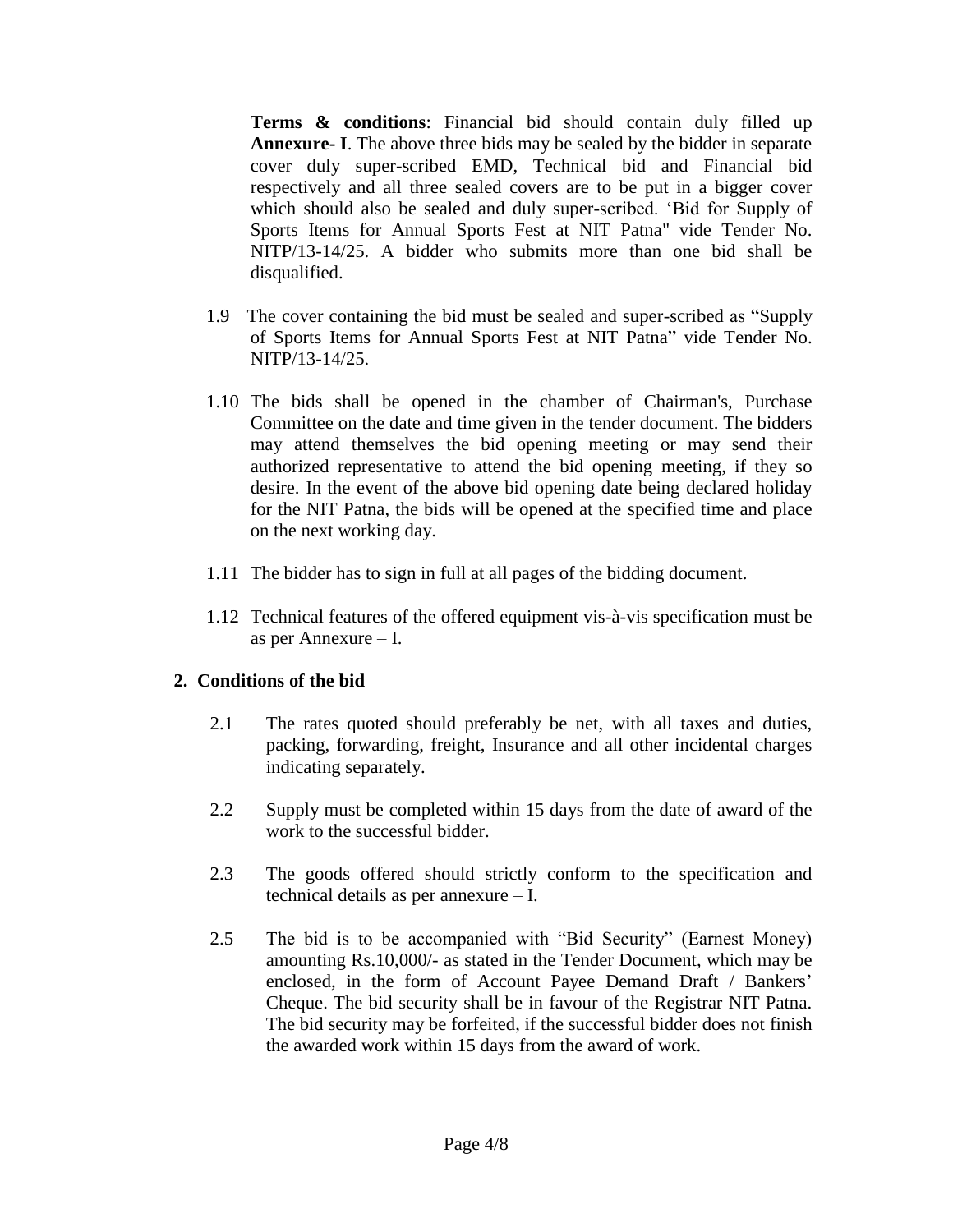- 2.6 Payment: 100% of supply price will be made against receipt of materials in good condition in store, after final inspection & satisfactory installation certificate given by the competent authority.
- 2.7 In the event of any dispute arising out of the bid or from the resultant contract, the decision of the Director, NIT Patna shall be final.
- 2.8 The bid document/resultant contract will be interpreted under Indian Laws and subject to the jurisdiction of courts in Patna only.
- 2.9 No escalation in respect of materials, labour, duties/cess, freight etc. will be allowed in any shape.
- 2.10 The Institute reserves absolute right to accept or reject any or all the Tender on whole or in part without assigning any reason thereof.
- 2.11 The Institute reserves the right to reject any article/service found defective, damaged and or not of the desired quality and specification, Decision of NIT Patna will be final. The agency will make good/suitable modification as per the direction of concerned authority without further delay at their cost.
- 2.12 Postal or courier delay will not be considered and the bid received late will be rejected.
- 2.13 Earnest money/Security deposit may be forfeited in case of non supply/part supply /delayed supply of work unless permitted in writing by the Institute.

---------------- \*\*\*\*\*\*\*\*\*\*\*-------------------------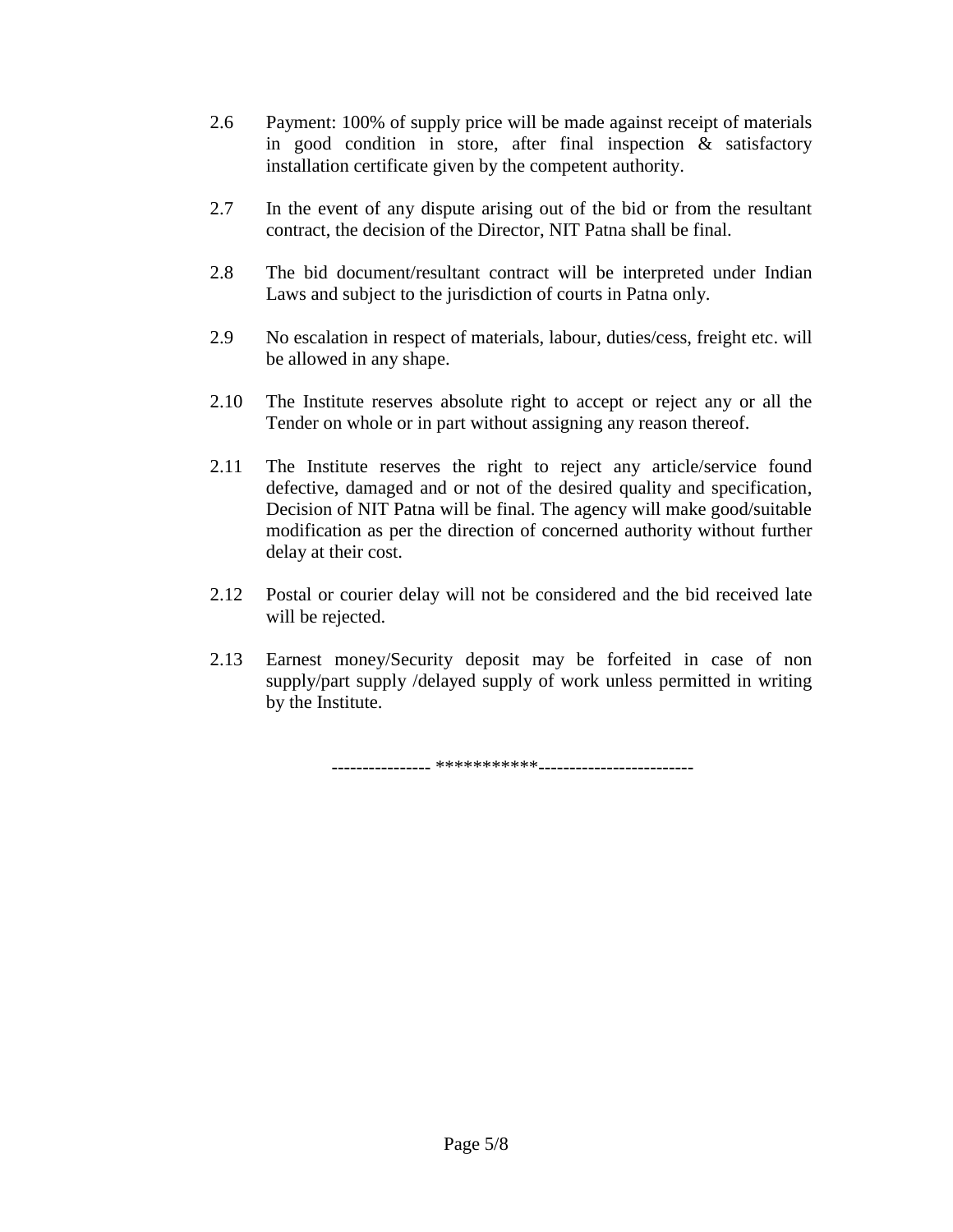| S.N               | <b>PARTICULARS</b>       | <b>SPECIFICATIO</b><br>N | <b>QUANTIT</b><br>Y | <b>REMARKS</b>       | <b>RATE</b> |  |  |
|-------------------|--------------------------|--------------------------|---------------------|----------------------|-------------|--|--|
| 1.                | <b>Bat</b>               | SG/BDM/SS Ton            | 04 Nos.             | English Willow       |             |  |  |
|                   |                          |                          |                     | (Seasoned)           |             |  |  |
| 2.                | <b>Bat</b>               | Good Quality             | 04 Nos.             | For Tennis           |             |  |  |
|                   |                          |                          |                     | Cricket Ball         |             |  |  |
| 3.                | <b>Bails</b>             | Good Quality             | 12 Nos.             | Coloured             |             |  |  |
| 4.                | <b>Stumps</b>            | Good Quality             | 06 Nos.             | Coloured             |             |  |  |
| 5.                | Arm Guard                | SG/BDM/SS                | 12 Nos.             | Good Quality         |             |  |  |
| 6.                | Cricket Kit Bag          | SG/BDM/SS                | 04 Nos.             | <b>Standard Size</b> |             |  |  |
| $\overline{7}$ .  | <b>Batting Pad</b>       | SG/BDM/SS                | 08 Pairs            | Good Quality         |             |  |  |
| 8.                | <b>Batting Gloves</b>    | SG/BDM/SS                | 08 Pairs            | Good Quality         |             |  |  |
| 9.                | <b>Cricket Helmet</b>    | SG/BDM/SS                | 04 Nos.             | <b>Medium Size</b>   |             |  |  |
| 10.               | Leather (Dues)           | SG (Club)/SS             | 02 Dzn.             | Red                  |             |  |  |
|                   | Ball                     |                          | (24)                |                      |             |  |  |
| 11.               | <b>Tennis Cricket</b>    | Khanna                   | 01 Dzn $(12)$       | Green/Red            |             |  |  |
|                   | Ball                     |                          |                     |                      |             |  |  |
| 12.               | <b>Synthetic Cricket</b> | SG (Ever                 | 01 Dzn $(12)$       | Good Quality         |             |  |  |
|                   | Ball                     | last)/GM                 |                     |                      |             |  |  |
| 13.               | <b>Keeping Gloves</b>    | SG/BDM/SS                | 02 Pairs            | Good Quality         |             |  |  |
| 14.               | Keeping Pad              | SG/BDM/SS                | 04 Pairs            | <b>Good Quality</b>  |             |  |  |
| 15.               | Keeping Inner<br>Gloves  | SG/BDM/SS                | 06 Pairs            | <b>Good Quality</b>  |             |  |  |
| 16.               | <b>Batting Inner</b>     | SG/BDM/SS                | 06 Pairs            | <b>Good Quality</b>  |             |  |  |
|                   | Gloves                   |                          |                     |                      |             |  |  |
| 17.               | Abdomen Guard            | SG/BDM/SS                | 06 Nos.             | <b>Standard Size</b> |             |  |  |
| $\overline{18}$ . | <b>Chest Guard</b>       | SG/BDM/SS                | 02 Nos.             | <b>Standard Size</b> |             |  |  |
| 19.               | Thigh Pad                | SG/BDM/SS                | 04 Nos.             | <b>Standard Size</b> |             |  |  |
| 20.               | <b>Score Book</b>        |                          | 01 Nos.             | -------------        |             |  |  |
| 21.               | <b>Net</b>               | ---------------          | 02 Nos.             | For Half Pitch       |             |  |  |
|                   |                          |                          |                     | and full covered     |             |  |  |
|                   |                          |                          |                     | <b>Net</b>           |             |  |  |
| 22.               | Full Mat                 | ---------------          | 01 No.              | <b>Good Quality</b>  |             |  |  |
|                   | <b>TOTAL</b>             |                          |                     |                      |             |  |  |
|                   | TAX (if any)             |                          |                     |                      |             |  |  |
|                   | Football: -              |                          |                     |                      |             |  |  |

**Annexure I Supply of Sports Items for Annual Sports Fest at NIT Patna**

|     | .                  |                        |          |                      |             |
|-----|--------------------|------------------------|----------|----------------------|-------------|
| S.N | <b>PARTICULARS</b> | SPECIFICATIO   QUANTIT |          | <b>REMARKS</b>       | <b>RATE</b> |
|     |                    |                        |          |                      |             |
| 23. | Ball               | Nivia/Cosco            | 04 Nos.  | <b>Srandard Size</b> |             |
| 24. | <b>Net</b>         | Nivia/Cosco            | 02 pairs | <b>Standard Size</b> |             |
| 25. | Corner Flag        |                        | 04 Nos.  |                      |             |
| 26. | Foul Card Set      |                        | 01 Set   |                      |             |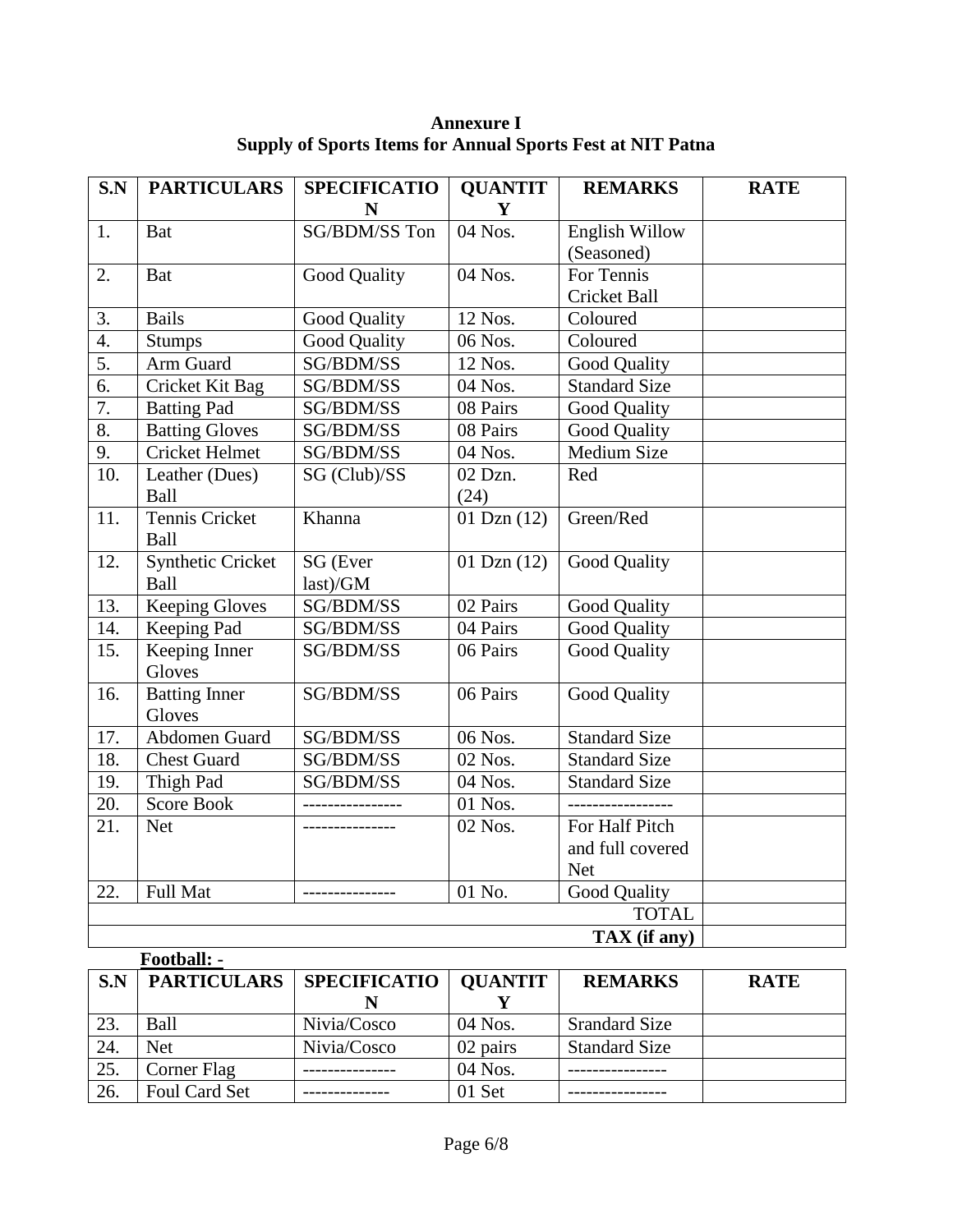|       | Goal Keeping      | Nivia/Cosco             | 02 Pairs | <b>Standard Size</b> |  |
|-------|-------------------|-------------------------|----------|----------------------|--|
|       | Gloves            |                         |          |                      |  |
| 28.   | <b>Shin Guard</b> | Nivia/Cosco             | 24 Pairs | <b>Standard Size</b> |  |
| TOTAL |                   |                         |          |                      |  |
|       |                   | $\mathbf{TAX}$ (if any) |          |                      |  |

#### **Basketball (Boys):** -

| S.N | <b>PARTICULARS</b> | <b>SPECIFICATIO</b> | <b>QUANTIT</b> | <b>REMARKS</b>       | <b>RATE</b> |
|-----|--------------------|---------------------|----------------|----------------------|-------------|
|     |                    | N                   |                |                      |             |
| 29. | Ball (Leather)     | Cosco               | 02 Nos.        | $Size - 07$          |             |
| 30. | Ball (Leather)     | Cosco               | 01 No.         | $Size - 06$          |             |
| 31. | Ball (Synthetic)   | Cosco               | 02 Nos.        | $Size - 07$          |             |
| 32. | Ball (Synthetic)   | Cosco               | 02 No.         | $Size - 06$          |             |
| 33. | Net (Nylon)        |                     | 02 Pairs       | <b>Standard Size</b> |             |
|     |                    |                     |                |                      |             |
|     |                    | TAX (if any)        |                |                      |             |

#### **Volleyball: -**

| S.N | <b>PARTICULARS</b> | <b>SPECIFICATIO</b> | <b>QUANTIT</b> | <b>REMARKS</b>       | <b>RATE</b> |
|-----|--------------------|---------------------|----------------|----------------------|-------------|
|     |                    |                     |                |                      |             |
| 34. | Ball               | Cosco Super         | 04 Nos.        | <b>Standard Size</b> |             |
|     |                    | Volley              |                |                      |             |
| 35. | <b>Net</b>         | Vixen               | 02 Nos.        | Nylon                |             |
| 36. | Wire               |                     | 02 Nos.        | Good Quality         |             |
| 37. | Antenna            |                     | 01 Pair        | <b>Steel</b>         |             |
| 38. | Post               | Vixen               | O1 Pair        |                      |             |
|     |                    |                     |                |                      |             |
|     |                    | TAX (if any)        |                |                      |             |

## **Badminton: -**

| S.N | <b>PARTICULARS</b>       | SPECIFICATIO   QUANTIT  |                 | <b>REMARKS</b> | <b>RATE</b> |
|-----|--------------------------|-------------------------|-----------------|----------------|-------------|
|     |                          |                         |                 |                |             |
| 39. | <b>Net</b>               | Yonex                   | 02 Nos.         | Good Quality   |             |
| 40. | <b>Synthetic Shuttle</b> | Yonex                   | $06$ Box $(36)$ |                |             |
| 41. | Racket                   | Yonex (Nanoray)         | $02$ Nos        |                |             |
|     |                          |                         |                 |                |             |
|     |                          | $\mathbf{TAX}$ (if any) |                 |                |             |

#### **Table Tennis: - S.N PARTICULARS SPECIFICATIO N QUANTIT**  $\frac{Y}{01 \text{ Nos.}}$ **REMARKS RATE** 42. Table Stag 01 Nos. Green/Blue Colour 43. Ball Stag 04 Dzn (48) --------------- 44. Bat Stag 06 Nos. ------------------ TOTAL **TAX (if any)**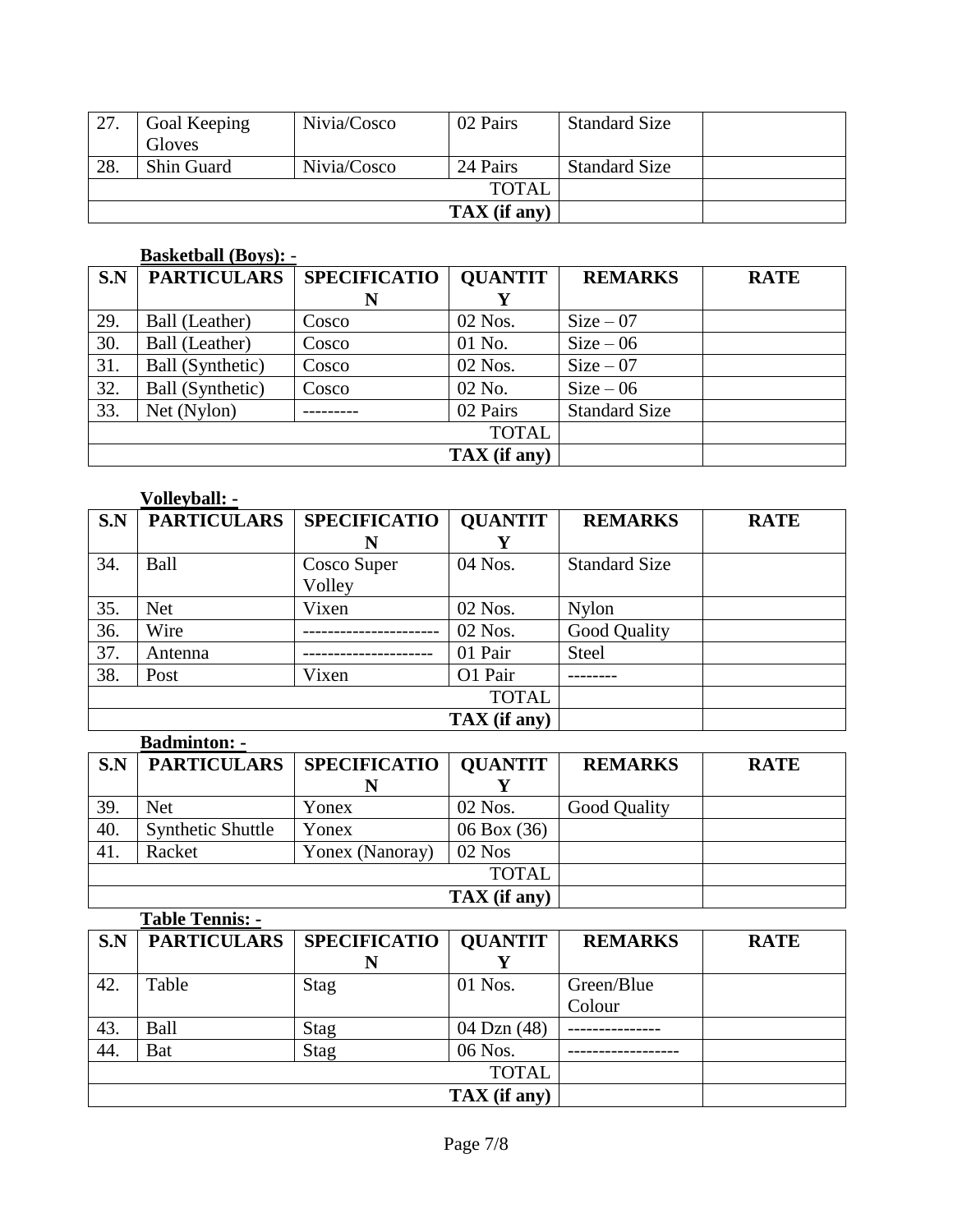|              | <b>Carrom: -</b>     |                     |                |                     |             |
|--------------|----------------------|---------------------|----------------|---------------------|-------------|
| S.           | <b>PARTICULARS</b>   | <b>SPECIFICATIO</b> | <b>QUANTIT</b> | <b>REMARKS</b>      | <b>RATE</b> |
| N            |                      | N                   |                |                     |             |
| 45.          | <b>Board</b>         |                     | 10 Nos.        | <b>Good Quality</b> |             |
|              |                      |                     |                | Polished            |             |
| 46.          | <b>Carrom Coins</b>  |                     | 06 Packet      | Plastic             |             |
| 47.          | <b>Carrom Powder</b> |                     | 01 Dzn.        |                     |             |
|              |                      |                     | (12)           |                     |             |
| <b>TOTAL</b> |                      |                     |                |                     |             |
|              |                      | TAX (if any)        |                |                     |             |

|     | Track & Field (Athletics): - |                     |                |                |             |  |  |
|-----|------------------------------|---------------------|----------------|----------------|-------------|--|--|
| S.  | <b>PARTICULARS</b>           | <b>SPECIFICATIO</b> | <b>QUANTIT</b> | <b>REMARKS</b> | <b>RATE</b> |  |  |
| N   |                              | N                   | Y              |                |             |  |  |
| 48. | Shot Put (7.235 Kg.,         | Nelco               | 01 No.         | <b>Brash</b>   |             |  |  |
|     | Men)                         |                     |                |                |             |  |  |
| 49. | Shot Put (4 Kg., Women)      | Nelco               | 01 No.         | <b>Brash</b>   |             |  |  |
|     |                              |                     |                |                |             |  |  |
| 50. | Discuss (2 Kg., Men)         | <b>Nelco</b>        | 01 No.         | <b>Brash</b>   |             |  |  |
| 51. | Discus (1 Kg., Women)        | <b>Nelco</b>        | 01 No.         | <b>Brash</b>   |             |  |  |
| 52. | Javelin (800 gm., men)       | <b>Nelco</b>        | 01 No.         | <b>Steel</b>   |             |  |  |
| 53. | Javelin (600 gm.,            | <b>Nelco</b>        | $01$ No.       | <b>Steel</b>   |             |  |  |
|     | Women)                       |                     |                |                |             |  |  |
| 54. | <b>High Jump Stand</b>       | Nelco               | 01Set          |                |             |  |  |
| 55. | High Jump Bar                | <b>Nelco</b>        | 01 No.         |                |             |  |  |
|     |                              |                     |                |                |             |  |  |
|     |                              | TAX (if any)        |                |                |             |  |  |

|     | <b>Miscellaneous: -</b>                                                                                                     |                          |                                  |                             |             |
|-----|-----------------------------------------------------------------------------------------------------------------------------|--------------------------|----------------------------------|-----------------------------|-------------|
| S.N | <b>PARTICULARS</b>                                                                                                          | <b>SPECIFICATIO</b><br>N | <b>QUANTITY</b>                  | <b>REMARKS</b>              | <b>RATE</b> |
| 56. | Stop watch                                                                                                                  | Racer                    | 06                               | Good Quality                |             |
| 57. | Whistle                                                                                                                     | Fox $40$                 | 03                               | <b>Black</b>                |             |
| 58. | Football Kit (jersey<br>and Shorts)<br>Size $42 - 04$ , Size<br>$40 - 6$ , Size 38 - 06                                     | Round Neck               | $32$ Nos. (16 of<br>each colour) | Green $-16$<br>$Grey - 16$  |             |
| 59. | Cricket Kit $(T -$<br><b>Shirts and Trouser</b> )<br>Size $44 - 04$ , Size<br>$42 - 20$ , Size $40 -$<br>24, Size $38 - 16$ | Dida/Sportive            | 64 Nos.                          | White                       |             |
| 60. | Volleyball Kit<br>(jersey and Shorts)<br>Size $42 - 04$ , Size<br>$40 - 05$ ,                                               | V - Neck                 | 24 Nos. (12 of<br>each colour)   | $Red-12$<br>Navy Blue $-12$ |             |